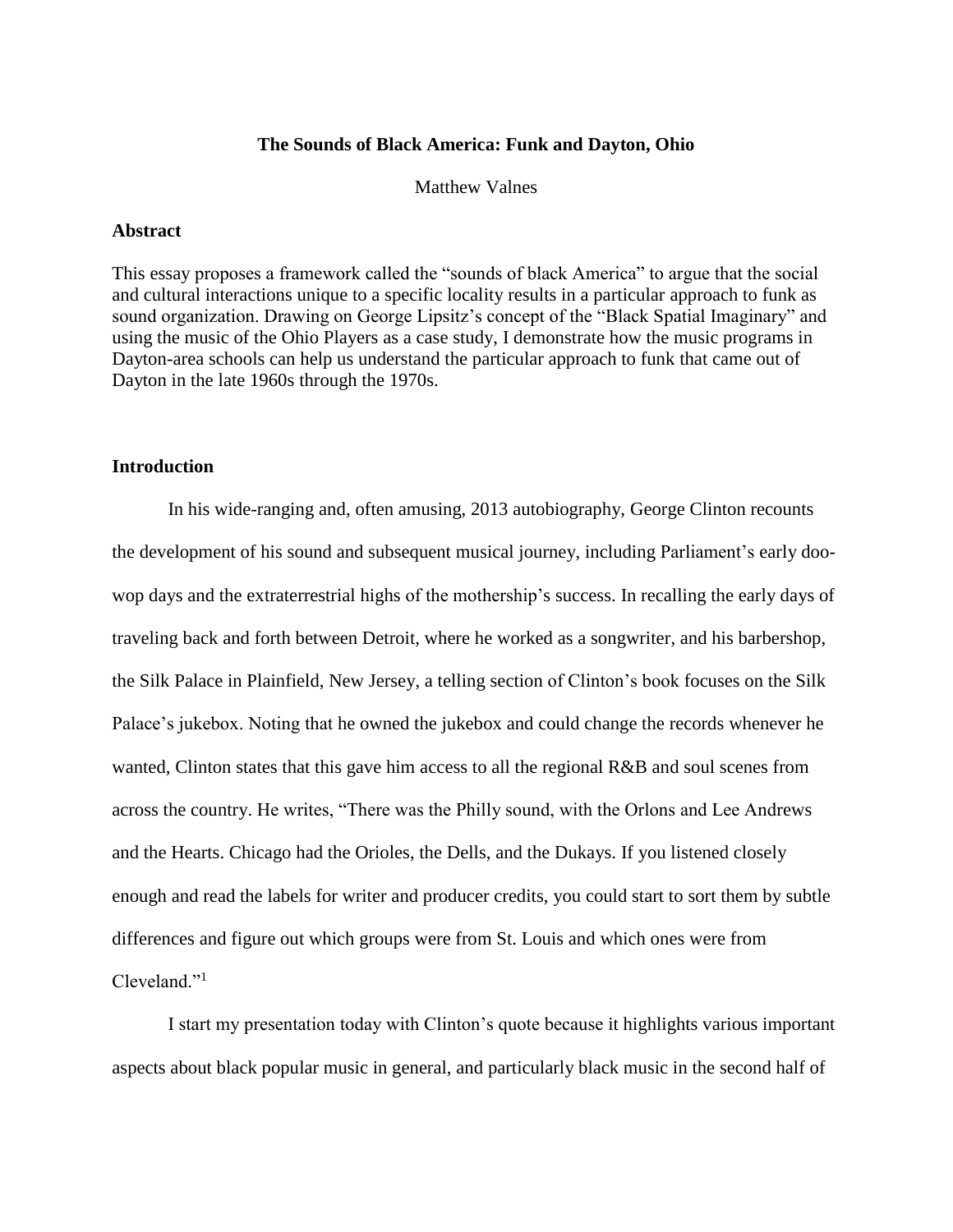the twentieth century. Clinton notes the subtle sonic differences between multiple groups encompassed under the genre label "R&B," and also how these differences help to determine and define what we might consider various sonic localities. In his documentary, *Finding the Funk*, Nelson George and his commentators argue persuasively that here, in Dayton, was, in the 1970s, perhaps the epicenter of funk music. As historian Scot Brown explains in his work, during the 1970s and into the early 1980s, Dayton produced many regionally and nationally successful bands like the Ohio Players, Slave, Lakeside, Zapp, Faze-O, Platypus, Dayton, Shadow, Heatwave, and Roger Troutman, to name but a few.<sup>2</sup> Situated in a city along the Miami River about 50 miles from Cincinnati, funk musicians from Dayton built on the rhythmic foundation popularized by James Brown in the mid- to late-1960s and put their own unique spin on the genre, creating what Portia Maultsby calls "Dayton Street Funk."<sup>3</sup>

Maultsby's term points out an important but relatively under-emphasized aspect in musicological studies of funk history: many American urban centers had their own particular approach to funk as sound organization, and these approaches were closely connected to a variety of social institutions and cultural interactions that had specific iterations in different urban centers. Coming to prominence after the Civil Rights legislation and at the beginnings of deindustrialization, funk as both a sonic and sociocultural practice provides myriad opportunities to engage in interdisciplinary examinations, particularly, at least for my purposes today, in the realms of musicology and cultural geography. Indeed, cultural geography and music engage in an intimate relationship where place and space play a fundamental role in shaping music, while music plays an integral role in articulating, and in some cases, manipulating, place and space.

Today, I offer the beginnings of a framework that I call the "sounds of black America." I use "sounds" in the plural because I am interested in examining the intellectual labor of musical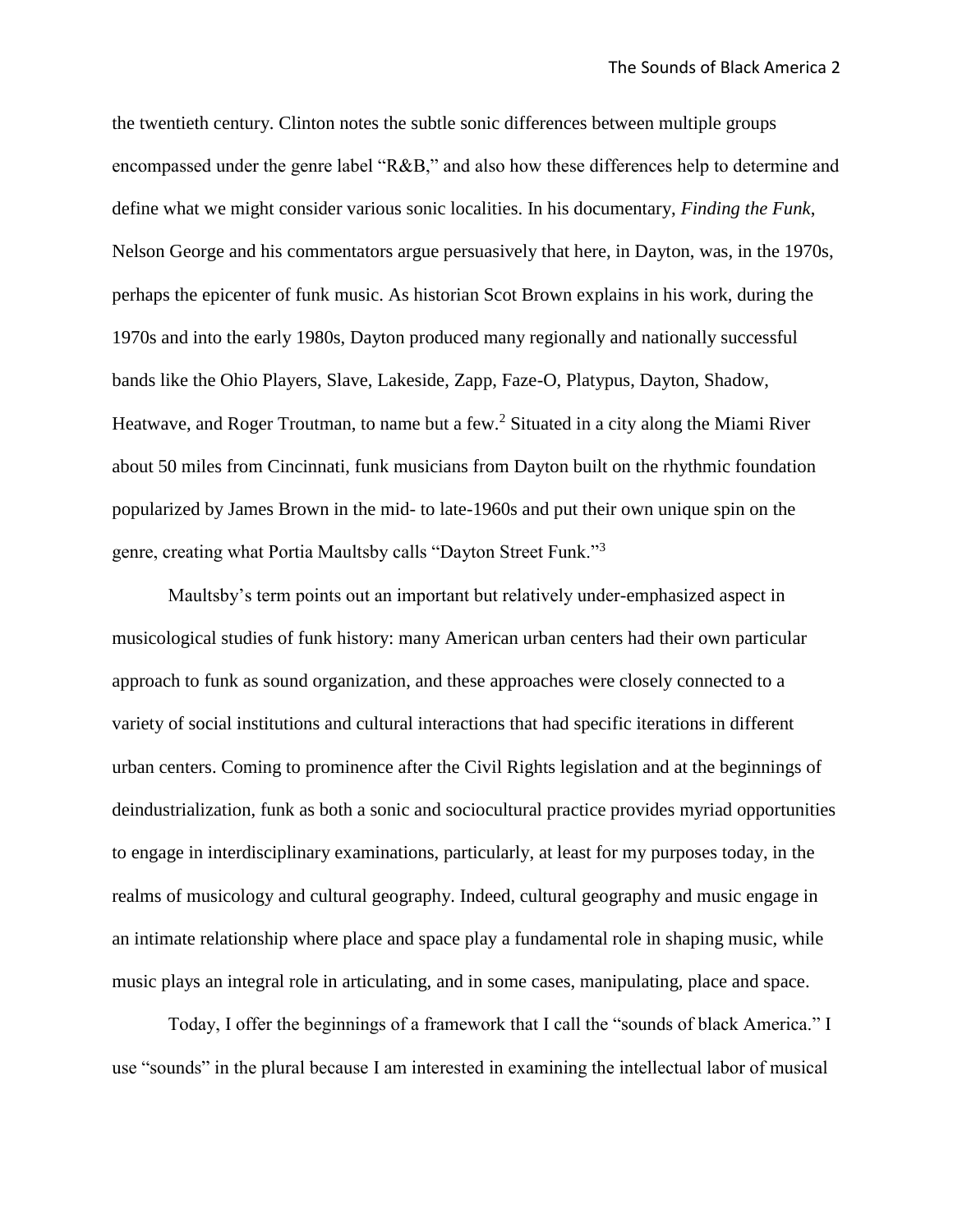performance, and putting these various manifestations of funk in dialogue with the various social institutions and cultural interactions specific to different geographic locations in America. In this presentation, I primarily examine one particular social institution: the school music programs in Dayton, and how these music programs might help us think about the music of the Ohio Players.

# **The Black Spatial Imaginary and Community Theaters of Dayton**

In key ways, Dayton was similar to many other early twentieth-century industrial towns in America. As members of the black community left the South to escape Jim Crow laws, they moved west and north to industrial cities like Dayton to find better paying jobs working in factories and for government contracts. While the economic opportunities were greater than what was available in the South, Portia Maultsby notes that these higher wages were coupled with discriminatory practices in the workplace, poor working conditions, and segregated housing policies and practices. In particular, Maultsby notes that the discrimination in housing created a high concentration of the black community – regardless of an individual's education, employment, or socioeconomic status – living on the Westside of Dayton.<sup>4</sup>

The concentration of the black community on the Westside and the segregated education structures that resulted can be understood through a framework that George Lipsitz outlines in his text, entitled *How Racism Takes Place*. In it, Lipsitz examines the two meanings of the word "place": first, as in the way that racism occurs, and second, in the sense that cultural geographers do, "to describe how social relations take on their full force and meaning when they are enacted physically in actual places."<sup>5</sup> For Lipsitz, the relationship between race and place results in a distinction between what he calls the "white spatial imaginary" and the "Black spatial imaginary." The former emphasizes what he terms "hostile privatism and defensive localism," while the latter counters the white spatial imaginary with "democratic and inclusive ideals."<sup>6</sup>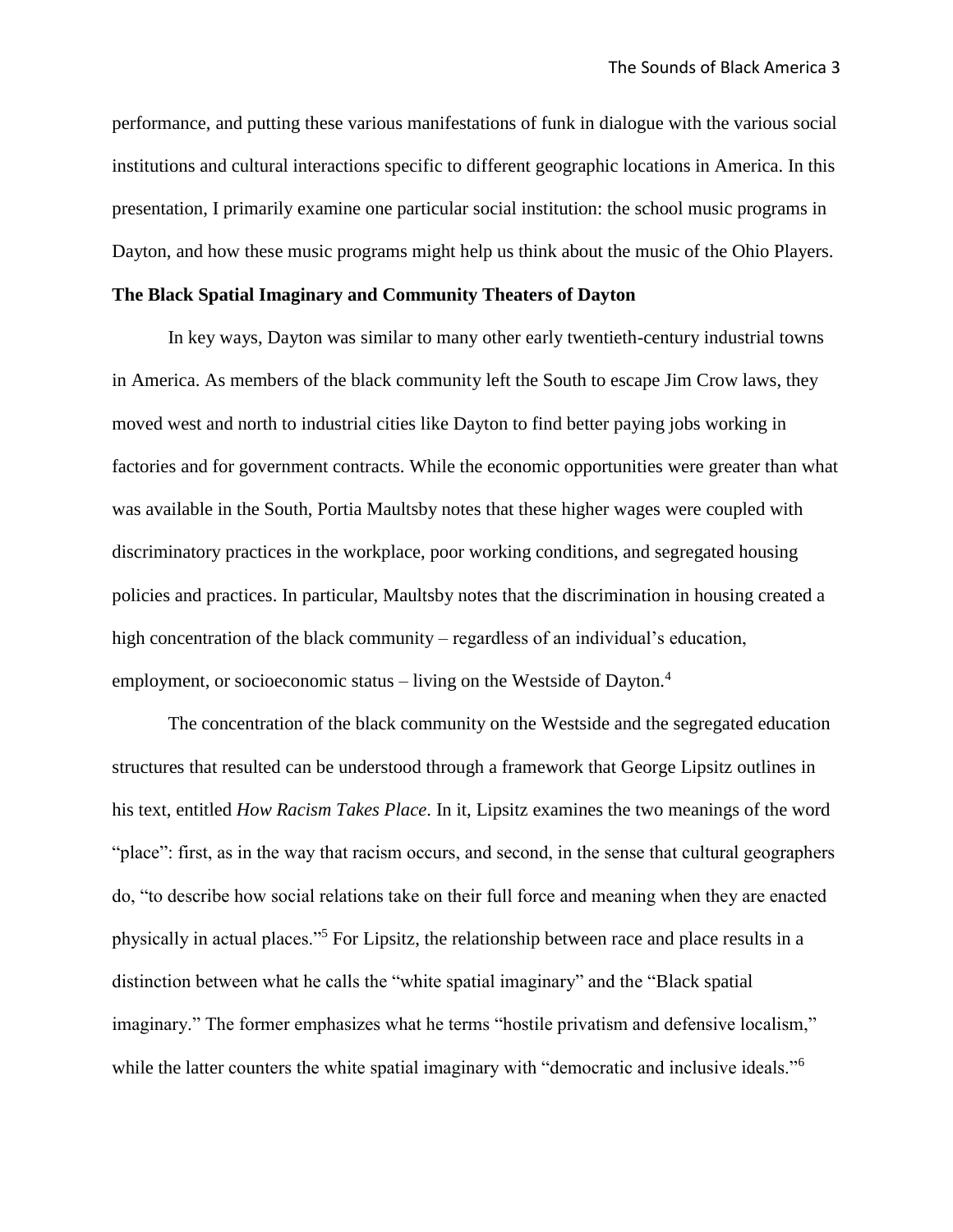Indeed, in a poignant turn of phrase, Lipsitz argues that the Black spatial imaginary "turns segregation into congregation," and seeks to change the focus from the *exchange value* of place – seen in the acquisition and accumulation of wealth through property – to place's *use value*. Lipsitz notes that this use value manifests itself in multiple ways: in some cases, members of black communities would pool their resources and exchange services that were otherwise denied them; in other cases, it meant joining in solidarity as a way to safely move within multiple spaces.

Throughout his text, Lipsitz continually points out the importance of expressive culture in creating and understanding the interconnections of race, place, and space. Visual installations, community art programs, and music help to define the Black spatial imaginary. We can see and hear Dayton manifesting the Black spatial imaginary in multiple ways. As Maultsby and Scot Brown note, the concentration of the black community on the Westside, coupled with the wages provided by factory and government jobs, created a vibrant black business and entertainment district located on West 5<sup>th</sup> Street in West Dayton. Numerous businesses, theaters, clubs and taverns provided ample opportunity to hear musical styles from the South, particularly blues and jazz, side by side with the latest developments in black popular music.<sup>7</sup> Thus, in Dayton and other racialized spaces across the country, black communities established the kinds and varieties of performance venues for black musicians that helped shape and define their respective cultural geographies.

But if the entertainment district in Dayton provided opportunities for musicians to interact with each other and be exposed to a variety of musical practices, then the school system provided younger musicians with the kind of training that would help them develop their musical talents and provide them with myriad performance outlets. Brown, in his work on Dayton-area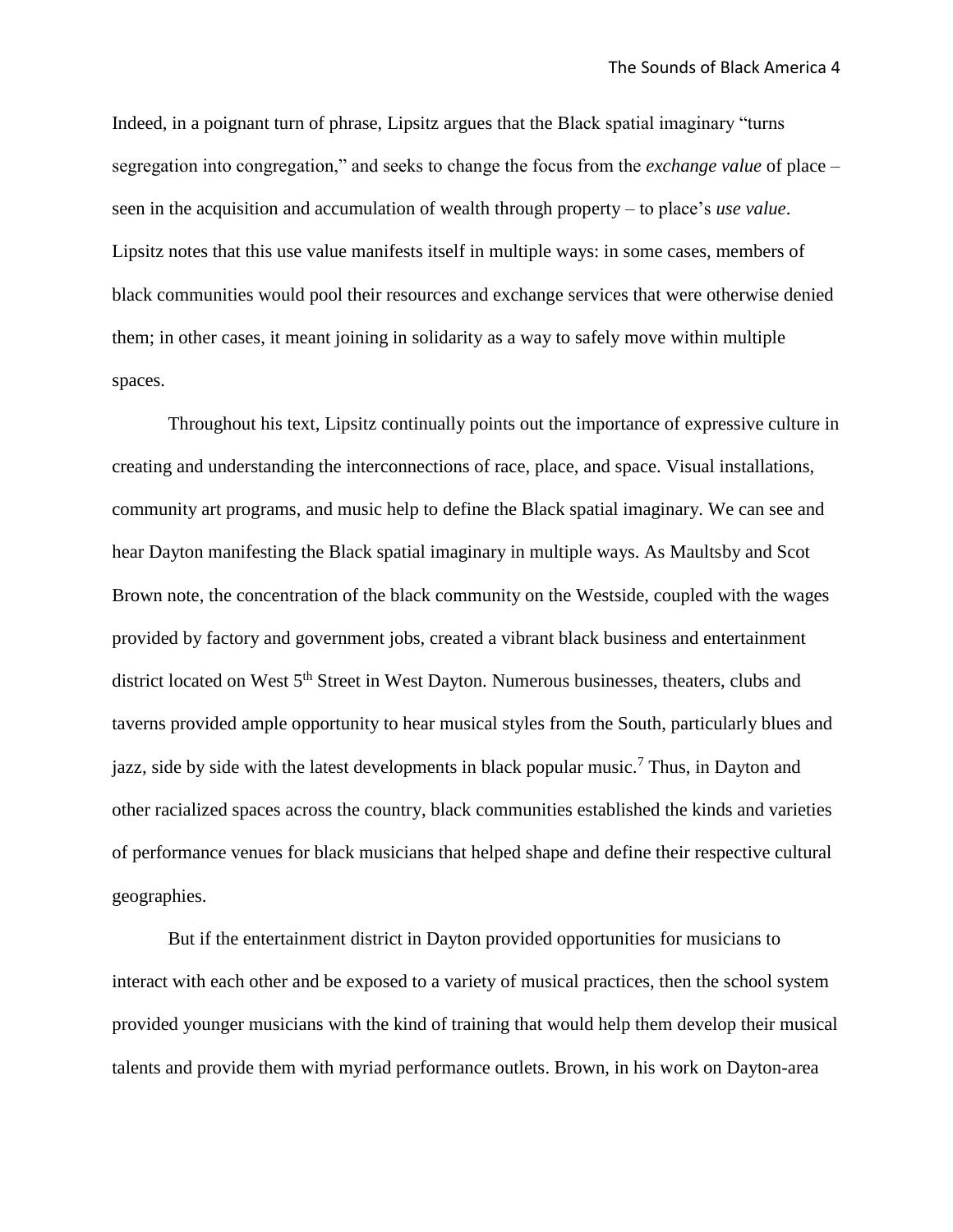funk, argues that because Dayton and its surrounding municipalities adopted a "separate but equal doctrine" for the school system, blacks in the city organized and lobbied for all-black schools with black teachers.<sup>8</sup> If the segregated housing policies created segregated school systems, then the black community of Dayton turned this segregation into congregation, resulting in widely respected music programs with inspiring music teachers in four high schools: Roosevelt, Dunbar, Roth, and Jefferson. Brown specifically mentions Charles Spencer, music teacher at Roosevelt High who not only insisted that his students learn music theory as a requirement to participate in activities like intramural choirs and marching bands,<sup>9</sup> but also enabled students to take on added responsibilities, such as directing music ensembles like choir and conducting the orchestra. Indeed, the impact of the public-school system had such a profound effect that musicians who had participated in these school programs remembered them, even decades later. In a 2015 interview with Jeff Mao for the Red Bull Music Academy, former leader of the Ohio Players, Walter "Junie" Morrison, corroborated the importance of the Dayton school system. Morrison states, "I think one of the most important influences for me though, was the school system. We had very inspirational teachers, like Charles Spencer at Roosevelt High. Teachers like Mr. Spencer had a way of helping us to want to learn and be impeccable with our music studies."<sup>10</sup>

The kind of discipline and professionalism that Spencer and other educators encouraged was supplemented by the kinds of musical interactions and experimentation that occurred before band rehearsals, during talent shows, "battle of the band" competitions, and "show wagons" where mobile stages enabled local bands to play and compete. Brown, in extensive interviews with multiple Dayton-based funk musicians, notes that the music rehearsal rooms in the local schools offered a preview of what was to come, as the young musicians jammed together,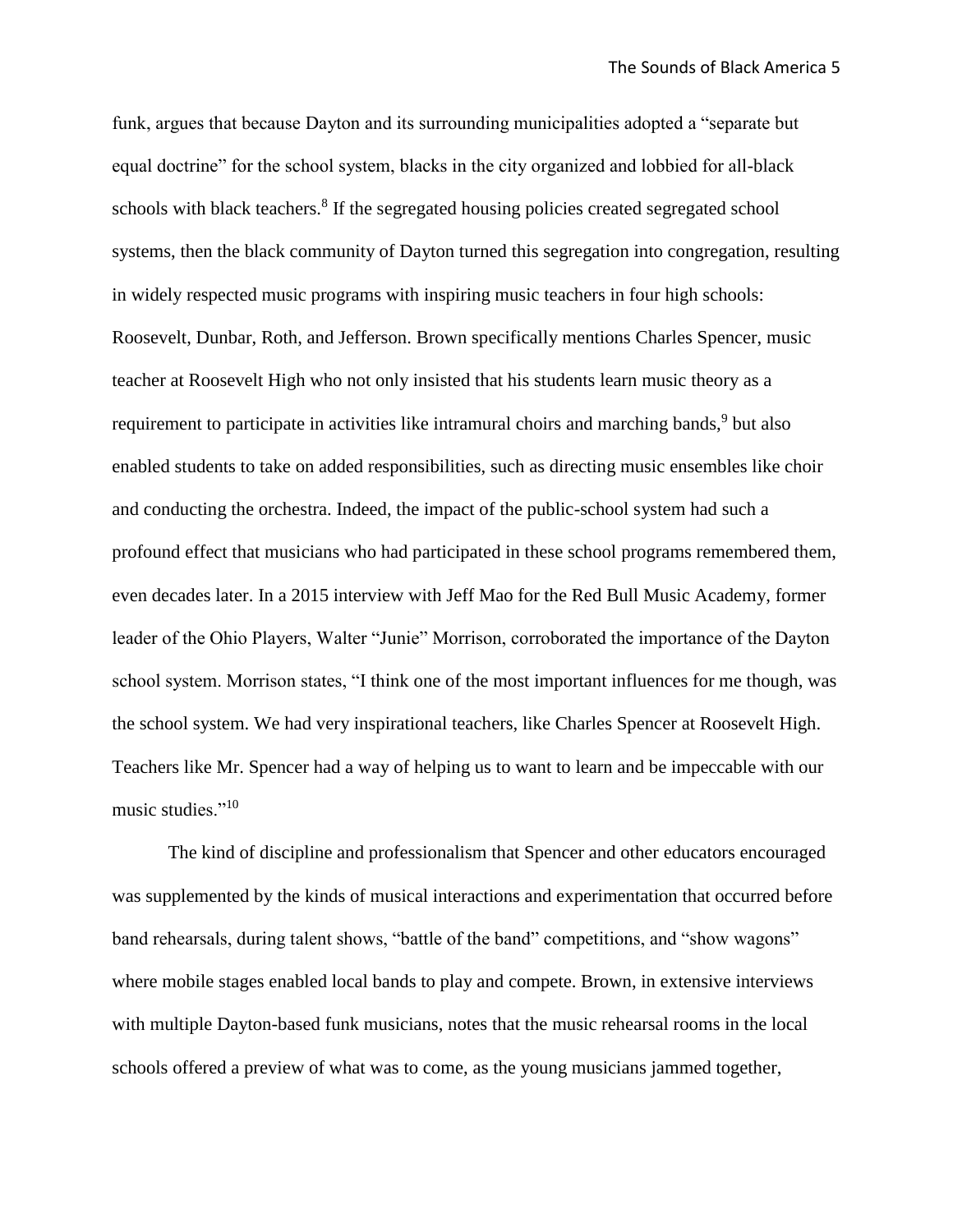experimenting and developing their sound. The bands were able to practice and hone these experimentations at talent shows and dances because, as Brown states, "During the 1960s to the late 1970s school talent show and dances were among the most popular social gatherings for black young people in Dayton."<sup>11</sup> Indeed, we can think of these social gatherings as examples of what musicologist Guthrie Ramsey calls "community theaters."

Ramsey describes community theaters as spaces where interpretation and the construction of musical meaning can occur. From the house party to the skating rink, from the church pews to the band rehearsals and talent shows, community theaters provide scholarship with pools of experience and cultural poetics that can be used for theoretical and analytical principles.<sup>12</sup> One of the key elements of Ramsey's framework is the performative nature of community theaters; that is, the everyday experiences of the black community impact the processes, procedures, and interpretations of pieces of expressive culture. In my analyses today, I would like to focus on how the experiences in the community theater of the Dayton school system might inflect the decisions that went into some of the Ohio Players' earliest records. Returning to the kinds of musical interactions that must have occurred in the talent shows and dances, we can see – and more importantly, members of the Ohio Players explicitly state – how these musical interactions were integrated into their live shows and recorded performances. Such was the case, for instance, when the Ohio Players released the album *Pain*.

#### **The Ohio Players, Improvisation, and Sonic Interaction**

*Pain* was the second album that the Ohio Players released, but the first on the Westbound Records label after Junie Morrison joined the band. The title track contains many of the sonic characteristics that came to be associated with the Ohio Players. In fact, it might be more fruitful to think about "Pain" as an extended jam, as the song itself contains very little lyrical material,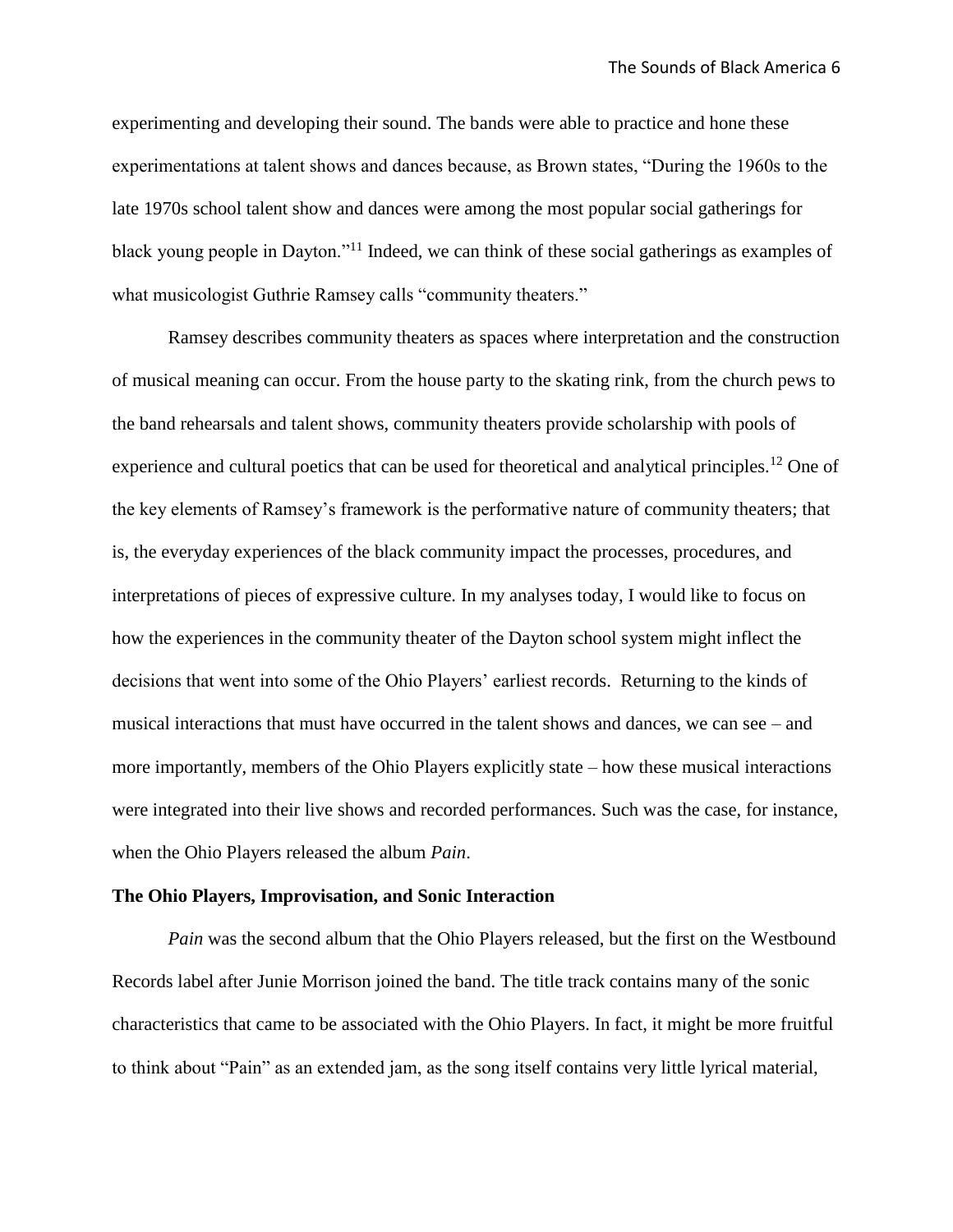and instead shifts the emphasis first to the improvisatory capabilities of the trumpet, guitar, and flute players, before it engages in a brief call-and-response section between guitar, piano, and bass towards the end. In his interview with Morrison, Mao specifically asked about this track, noting that it had a loose and improvisational feel. Morrison responded, stating, "'Pain' was indeed an improvisational work. We were on our way to a gig in Memphis when suddenly, the bus pulled over and it was announced that we were going to test out a studio we had heard about." He continues a few moments later, noting that as the musical director of an ensemble of talented musicians, "All I had to do was immediately create a hook and call on each of the individuals to solo from time to time. The track was done in one take, vocals and all. No problem. Done deal."<sup>13</sup>

While the track was recorded in one take, it set the framework for what would become typical of the Ohio Players sound. As Rickey Vincent observes in his text *Funk*, a key element of the band's sound is that their "quirky, ever-changing layers of rhythms slid together in a fantastically fluid sound[.]"<sup>14</sup> While Vincent was referring to the more commercially successful recordings from the Mercury label, *Skin Tight, Fire,* and *Honey*, we can hear the kind of fluidity that he highlights from some of their earliest recordings. In "Pain," for instance, we can hear the changes in the accompanying groove that mark different solo sections. For instance, the track starts off sparse, with just a brief piano introduction before the vocal line and horns enter. Supporting this opening riff is an equally sparse groove, articulating beats 2 and 4 in the snare drum while the bass provides harmonic and rhythmic support. However, as the track moves through its different solo sections, the drum parts of the sections change. When the trumpet solo enters in measure 13, for example, the drummer adds additional sixteenth note articulations in the hi-hat and cymbal, which continue throughout the duration of the solo. After the trumpet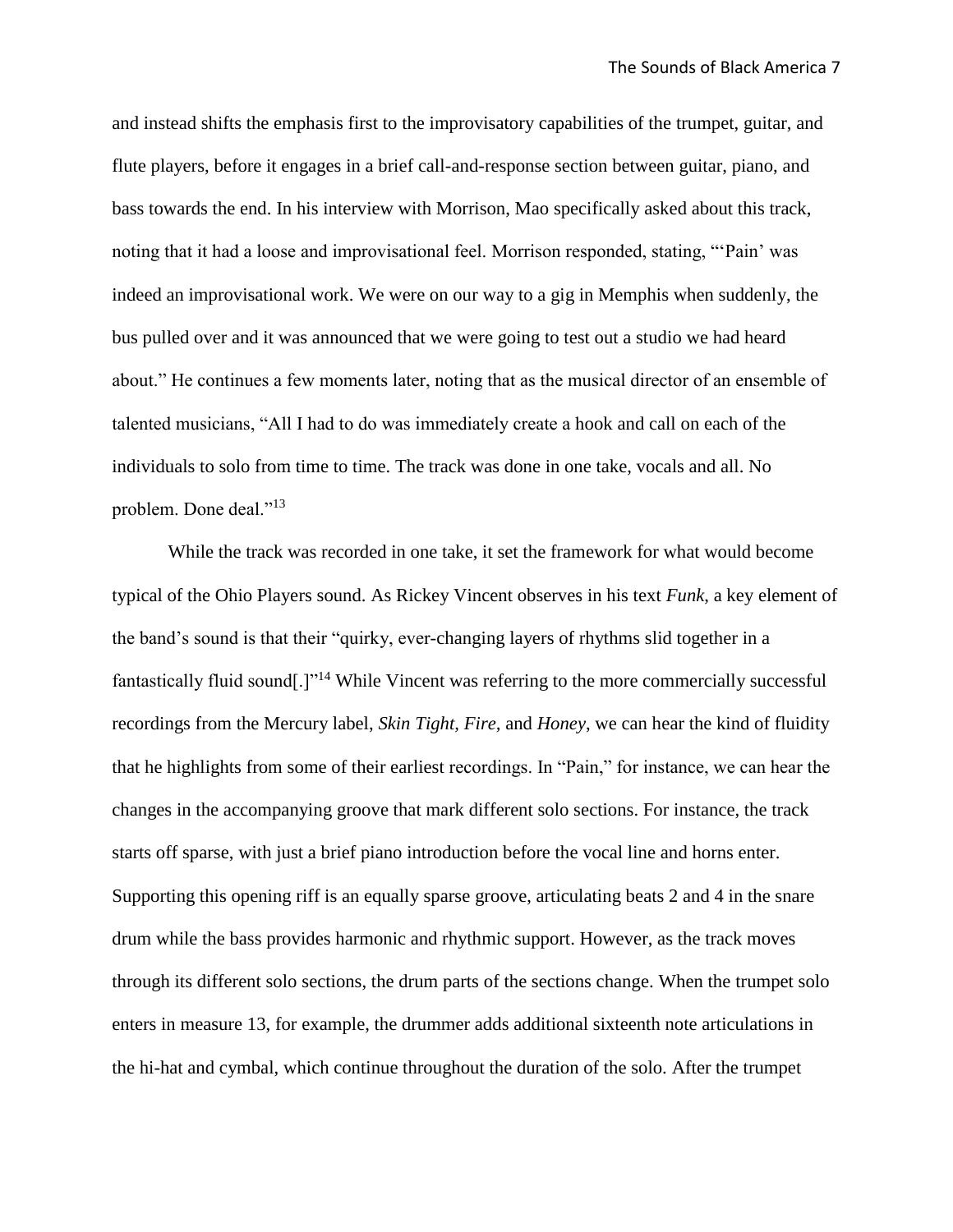solo, a four-measure transition follows, after which the piece moves to a more blues-oriented guitar solo, which is supported by an eighth note pulse and more active piano accompaniment. As "Pain" progresses, the accompaniment becomes more active, until halfway through the song the individual solos give way to a pronounced moment of call and response between the guitar, piano, and bass as the song is propelled toward its conclusion.

While extended improvisations and call and response are key elements of many different styles of black popular music, the particular combination of styles in this track, as well as the musicians' ability to create different grooves and to weave in and out of them effectively can be understood as a reflection of the musical community from which they came. The jazz and blueslike presence on the album can be heard as a reflection of the kinds of sonic interactions that were taking place in the entertainment district, while the jam-based arrangement of "Pain" can be understood both as a sonic manifestation of the jam-like activities of the Dayton-area school music rehearsal rooms, as well as Morrison's own musical director responsibilities in both his local church and in multiple school ensembles.

The Ohio Players would go on to record two more albums for Westbound Records, 1972's *Pleasure*, and *Ecstasy* the following year. While *Pleasure* continued to feature extended jams highlighting the band's improvisational and interactive abilities, it also scored them a major hit with the track entitled "Funky Worm." The track is recognized by two of its most notable characteristics, the "Granny" character, which opens the track, and the ARP synthesizer solo. Morrison developed the Granny character – or, more accurately, a character on which the "Granny" character is based – through interactions with the audience during their live shows around their hometown. In the interview with Mao he noted, "Early in my career with the Ohio Players, we played a lot of nightclubs and had a closer interaction with the audience. As a result,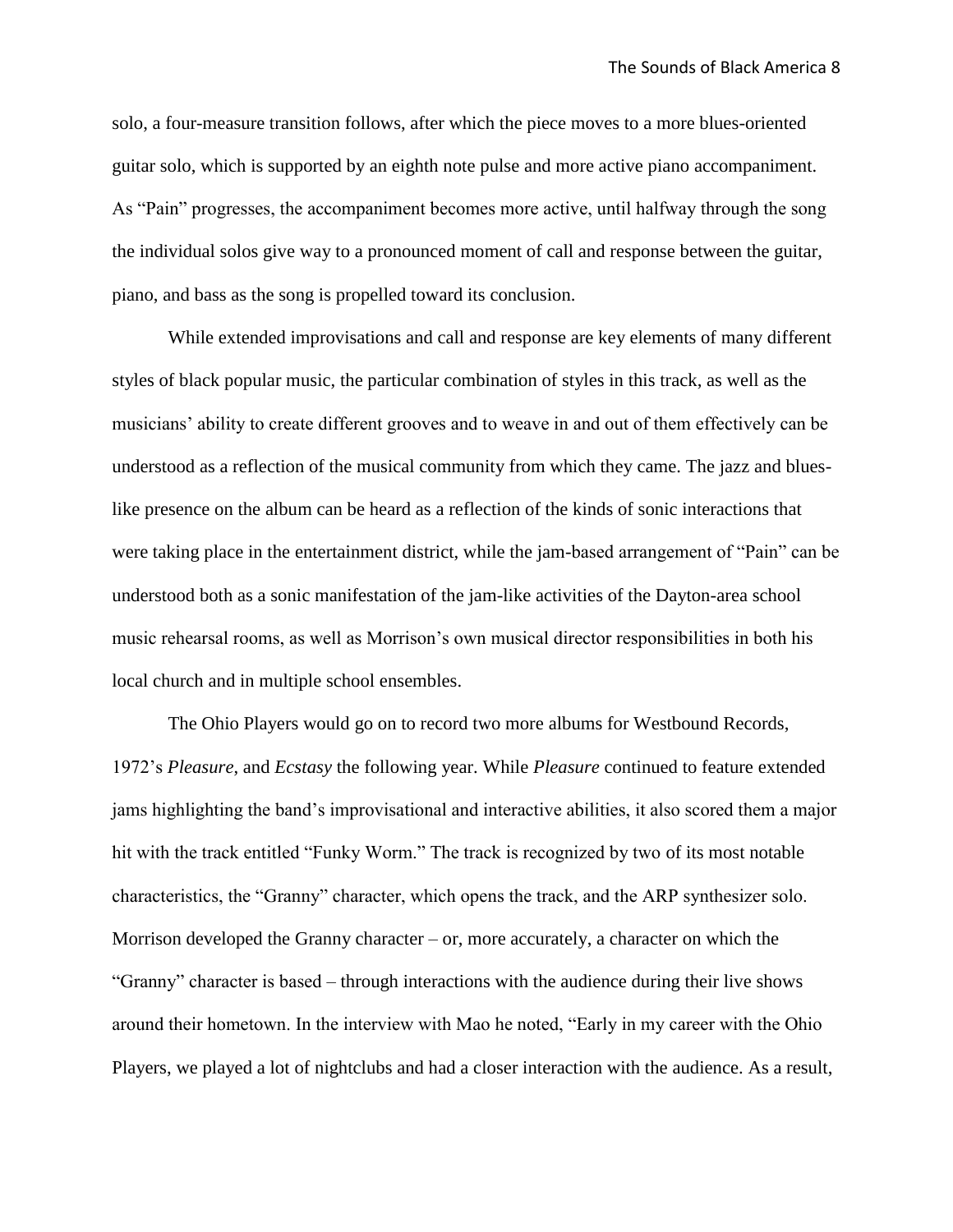we would do skits to bring ourselves even closer to the people in that setting. One of these socalled 'skits' involved the character I created of a young boy with a very 'dirty mouth.' That 'boy' character was using what later became the 'Granny' voice on 'Funky Worm.'"<sup>15</sup>

Against the heavy groove of the bass and guitar and the interjecting two-part horns, the band's vocal lines talk about the "worm" of the song, living six feet underground before coming out of his hole. Shortly thereafter, Morrison interjects the ARP synthesizer line, weaving in and around the funk groove. This track participated in black popular music's early engagement with emerging music technologies, as Sun Ra had done previously, as Stevie Wonder was doing around the same time, and as P-Funk would do just a few years later. In many ways, Morrison's solo continued the trend that the Ohio Players had established on their previous record, combining a variety of timbres and instrumental lines to create what Rickey Vincent calls their "gutbucket" funk.<sup>16</sup> In addition, the track serves as an example of how musicians of black popular music, particularly funk musicians, integrated the new sounds of emerging music technologies. Morrison's solo line also highlights the ways that musicians were able to combine the new sounds with more "traditional" sounds of the horn section, exemplifying what Olly Wilson has called the "heterogeneous sound ideal."<sup>17</sup> As Brown notes in his essay on fellow Dayton musician Roger Troutman, the incorporation of music technologies played with notions of "linear progress," rather than an example of the outer space and extraterrestrial themes of Afrofuturism that has come to dominate the scholarly discourse of funk and technology. As Brown writes of Troutman, and by extension, I would suggest, other Dayton-based musicians, they conjoined "futuristic sounds with stories about down-to-earth or time-honored lyrical themes – such as the need for commitment, love, money, and setting aside time to party and enjoy life in the midst of its constant challenges."<sup>18</sup>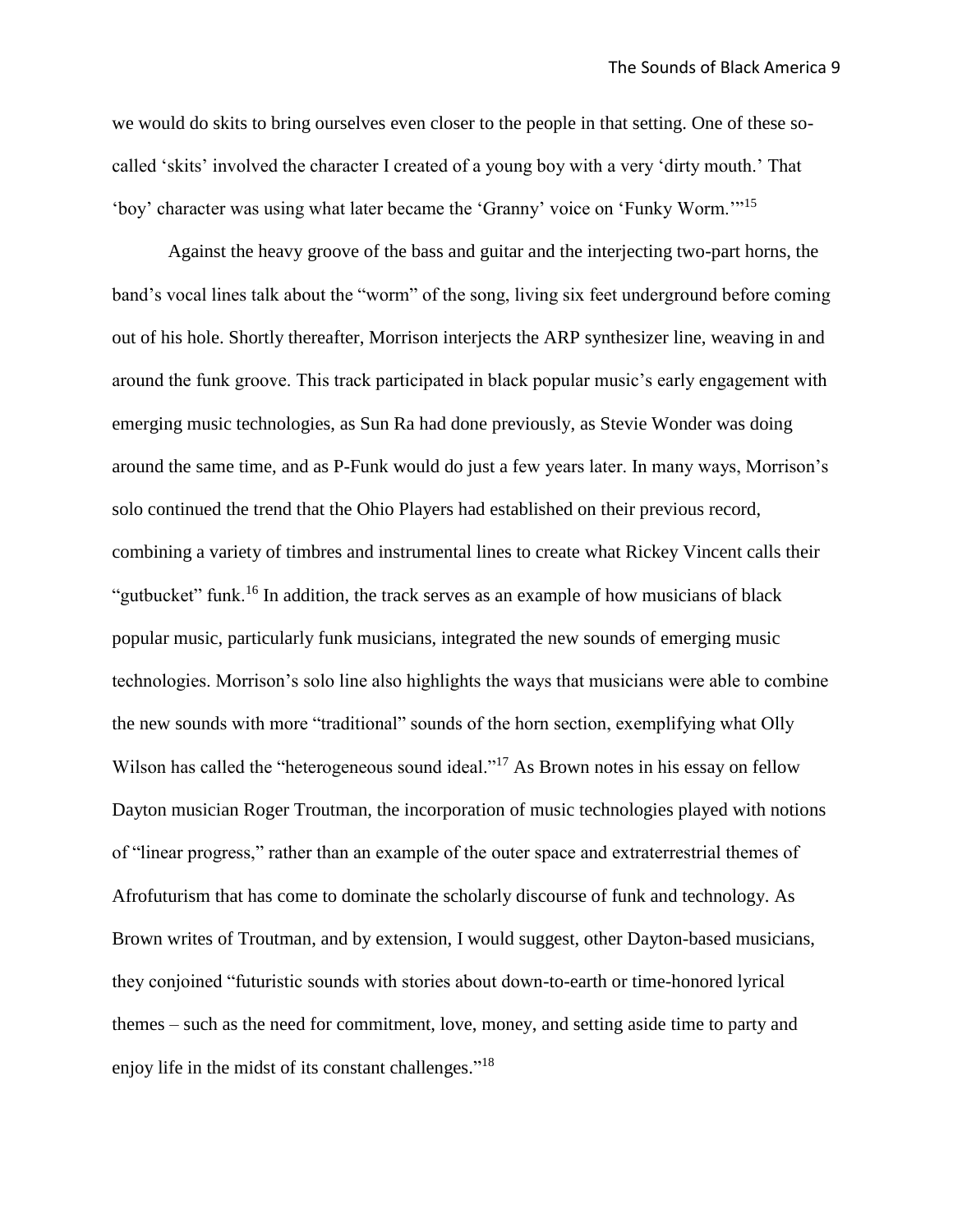## **Conclusion**

It is important to note that while the Ohio Players had benefitted from the social institutions and community theaters of their hometown, they in fact *became* one of those institutions by choosing to stay in the area after they had achieved greater commercial success, and often worked with and trained younger musicians in the Dayton area. Yet, the presence of music technologies outlined above also reflected something more ominous. Schools were closing, including Roosevelt High in the mid-1970s, and the economic downturn that cities such as Dayton were facing in the 1970s had an impact on the musicians of the area. Brown writes, "The downsizing of big bands in black music mirrored the economic calamity of deindustrialization that downsized jobs and wages of workers in cities like Dayton and across the country."<sup>19</sup> Maultsby highlights something similar, arguing that black popular music of the late 1960s and 1970s was caught in the paradox of the political optimism of the Civil Rights legislation while facing continued discrimination. She writes, "The optimism that once prevailed in the middle class transformed into feelings of ambivalence, and the unemployed expressed their disillusionment at the system that had failed them."<sup>20</sup> The new possibilities of electronic instruments serving as a sonic analogue for the kinds of devastation that America's urban centers faced would become a hallmark of hip hop music a few years later, and the funk music of Dayton would be heavily sampled by hip-hop artists, particularly those on the West Coast.

And yet, I do not want to end on such a dire note. I would like to suggest that thinking about the specific iteration of funk that the Ohio Players created encourages an examination of the other manifestations of funk in the 1960s, 1970s and 1980s, including The Meters and their relationship to New Orleans, Sly and the Family Stone and the Bay Area, and Prince's brand of funk out of Minneapolis. Indeed, while we should not make one-to-one associations between a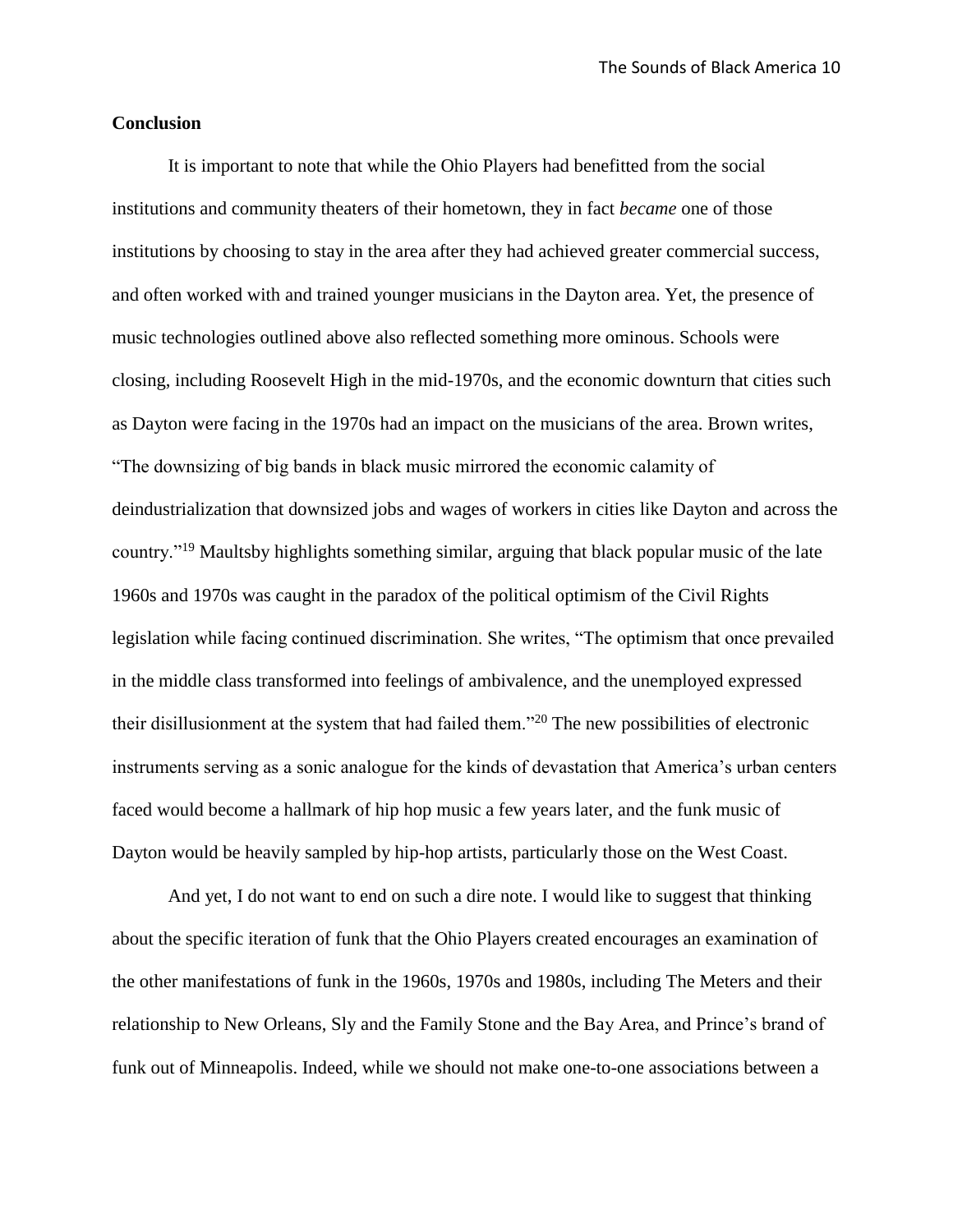particular rhythmic or harmonic figure and a specific band, we *can* think about the intellectual

labor of musical performance and how its intersections with a variety of social institutions and

cultural interactions can help us understand how sound helps us build, organize, and understand

our surroundings.

<sup>3</sup> Portia K. Maultsby, "Dayton Street Funk: The Layering of Multiple Identities," in *The Ashgate Research* 

 $\overline{a}$ 

<sup>8</sup> Brown, "A Land of Funk," 78.

<sup>9</sup> Brown, "A Land of Funk," 78-79.

<sup>15</sup> Mao, "Interview: Funk Lifer Junie Morrison."

<sup>16</sup> Vincent, *Funk*, 196.

<sup>1</sup> George Clinton, *Brothas Be, Yo Like George, Ain't That Funkin' Kinda Hard on You?: A Memoir*. (New York: Atria Books, 2014), 44.

<sup>2</sup> This list appears in Scot Brown, "A Land of Funk: Dayton, Ohio," in *The Funk Era and Beyond: New Perspectives on Black Popular Culture*, ed. Tony Bolden. (New York: Palgrave MacMillan, 2008), 73.

*Companion to Popular Musicology*, ed. Derek K. Scott. (Burlington, VT: Ashgate, 2009), 259-282.

<sup>4</sup> Maultsby, "Dayton Street Funk," 265.

<sup>5</sup> George Lipsitz, *How Racism Takes Place*. (Philadelphia: Temple University Press, 2011), 5.

 $6$  Lipsitz, 13.

<sup>7</sup> Scot Brown, "A Land of Funk: Dayton, Ohio," in *The Funk Era and Beyond: New Perspectives on Black Popular Culture*, ed. Tony Bolden. (New York: Palgrave MacMillan, 2008), 75.

<sup>10</sup> Jeff "Chairman" Mao, "Interview: Funk Lifer Junie Morrison." *Red Bull Music Academy Daily*, Accessed 7 April 2017, http://daily.redbullmusicacademy.com/2015/04/junie-morrison-interview

<sup>11</sup> Brown, "A Land of Funk," 80.

<sup>12</sup> Guthrie P. Ramsey, Jr. *Race Music: Black Cultures from Bebop to Hip-Hop.* (Berkeley and Los Angeles: University of California Press, 2003), 4.

<sup>13</sup> Mao, "Interview: Funk Lifer Junie Morrison."

<sup>14</sup> Rickey Vincent, *Funk: The Music, the People, and the Rhythm of the One*. (New York: St. Martin's Griffin, 1996), 196.

<sup>17</sup> Olly Wilson, "The Heterogeneous Sound Ideal in African-American Music," in *New Perspectives on Music: Essays in Honor of Eileen Southern,* ed. Josephine Wright and Samuel A. Floyd, Jr. (Warren, MI: Harmonie Park, 1992): 327-338.

<sup>18</sup> Scot Brown, "The Blues/Funk Futurism of Roger Troutman," *American Studies: The Funk Issue*, vol. 52, no. 4, 121.

<sup>19</sup> Brown, "The Blues/Funk Futurism," 122.

<sup>20</sup> Maultsby, 270.